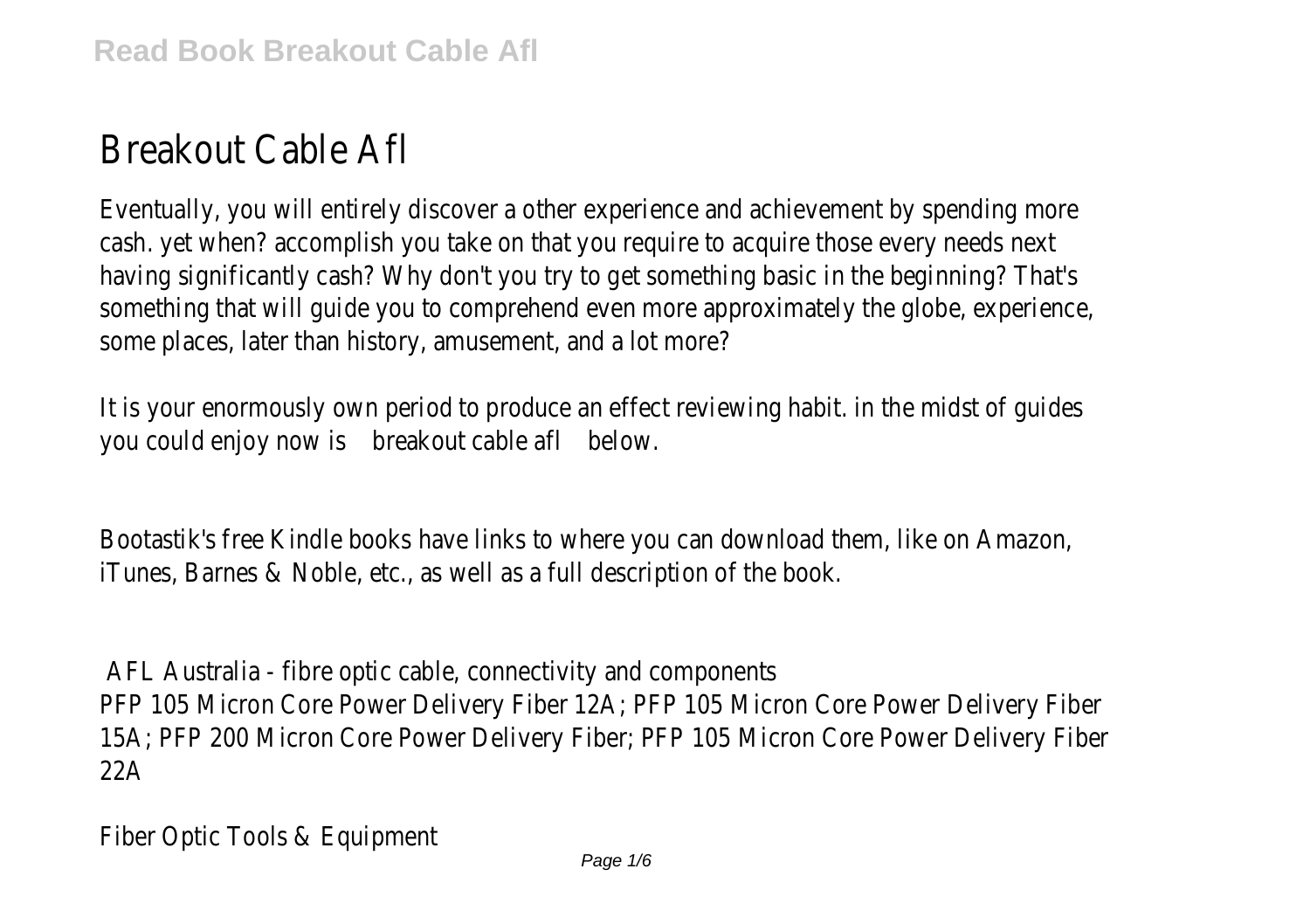Buy fiber optic products online. PFP is a leading worldwide fiber optic manufacturer and manufacturer and manufacturer and the manufacturer and the manufacturer and the manufacturer and the manufacturer and the manufacture supplier of polishing machines, lapping films, test equipment, intercomponents. Distributors 3M and sticklers fiber optic cleaners

Wire and Cable | Anixter - United Kingdom Specialized Products is a leading supplier of tool kits, test equipm fiber optic tools and test equipment. GSA Schedule Holder.

BURNDY Ratcheting & Hydraulic Crimpers - Cable Tools The 12-year cable company veteran will lead ad platforms, video products and tech strategy and teams. Instagram CEO Adam Mosseri To Testify Before Senate Panel. Joh 2021. Senate Consumer Protection Subcommittee schedules Dec. Susan Arnold To Replace Bob Iger as Chairman.

AAATesters Fusion Splicers, OTDRs, Cable Testers ...

The recent breakout level would now be seen as support on the keep a buy-on-dip approach.. 11.20 PM Nov 16th. Post. We take the posted on forum as seriously as our articles. Kindly follow our Co from posting any abusive, ...

FIS - Your Fiber Optics Experts - Fiber Instrument Sales AAATesters Sells Refurbished Fusion Splicers, OTDRs, Cable Tester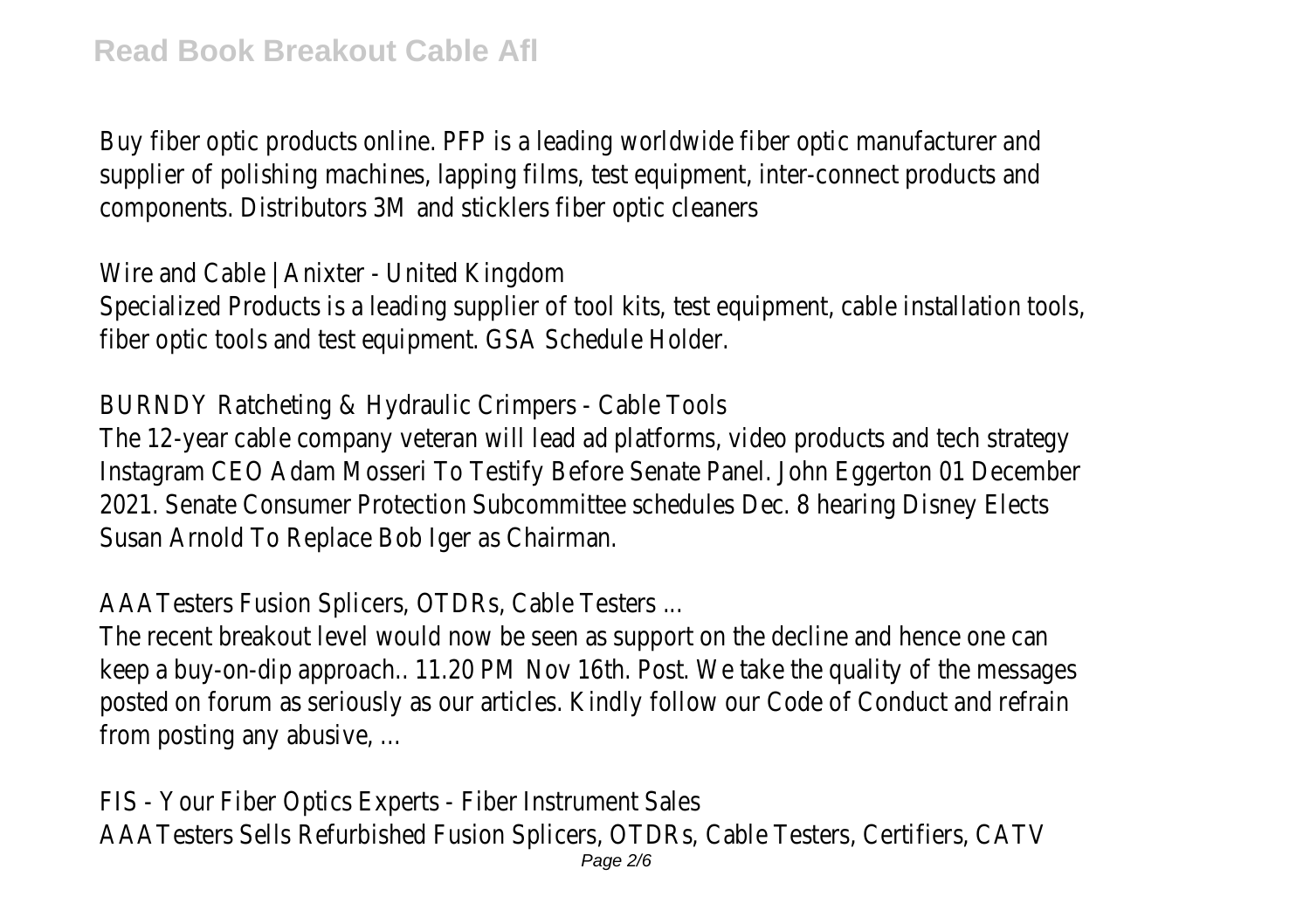Meters, Site Master, Scopemeters, Models-Ericsson, Fitel, Fujikura Agilent, Fluke Networks, Noyes, ... AFL Noyes FS200-100 FlexScan (FS200-100B-U) \$3,239.00. Add to Wish List Add to Compare. Add ...

Kurt Warner - Wikipedia Fiber Instrument Sales - Fiber Optic Experts. Fiber Optic Assemblie Simplex & Duplex Fiber Optic Patchcords

Nexttv | Programming| Busines - Cable | www.nexttv.com -- Multi-cores Breakout Armored Cable-Tight Buffer-- Multi-cores armor on sub-unit-- Zipcord Fiber Cable-- Bare Fiber Optic cable (I Cables - Fiber Patch Single-mode-- Single-mode APC type-- Singlemode APC to UPC - Fiber Patch Multi-mode-- OM1 62.5/125 Multimode

Markets News - Investopedia

81Y5286 Lenovo Flex System Console Breakout Cable. Sold Out. 9 Management Serial Access Cable. USB2-E100 Plugable USB 2.0-to LAN Adapter. 40K9640 IBM DB9-to-RJ45 Maintenance Cable Asse Categories. Data Center Infrastructure .

The recent breakout level would now be seen as support on ...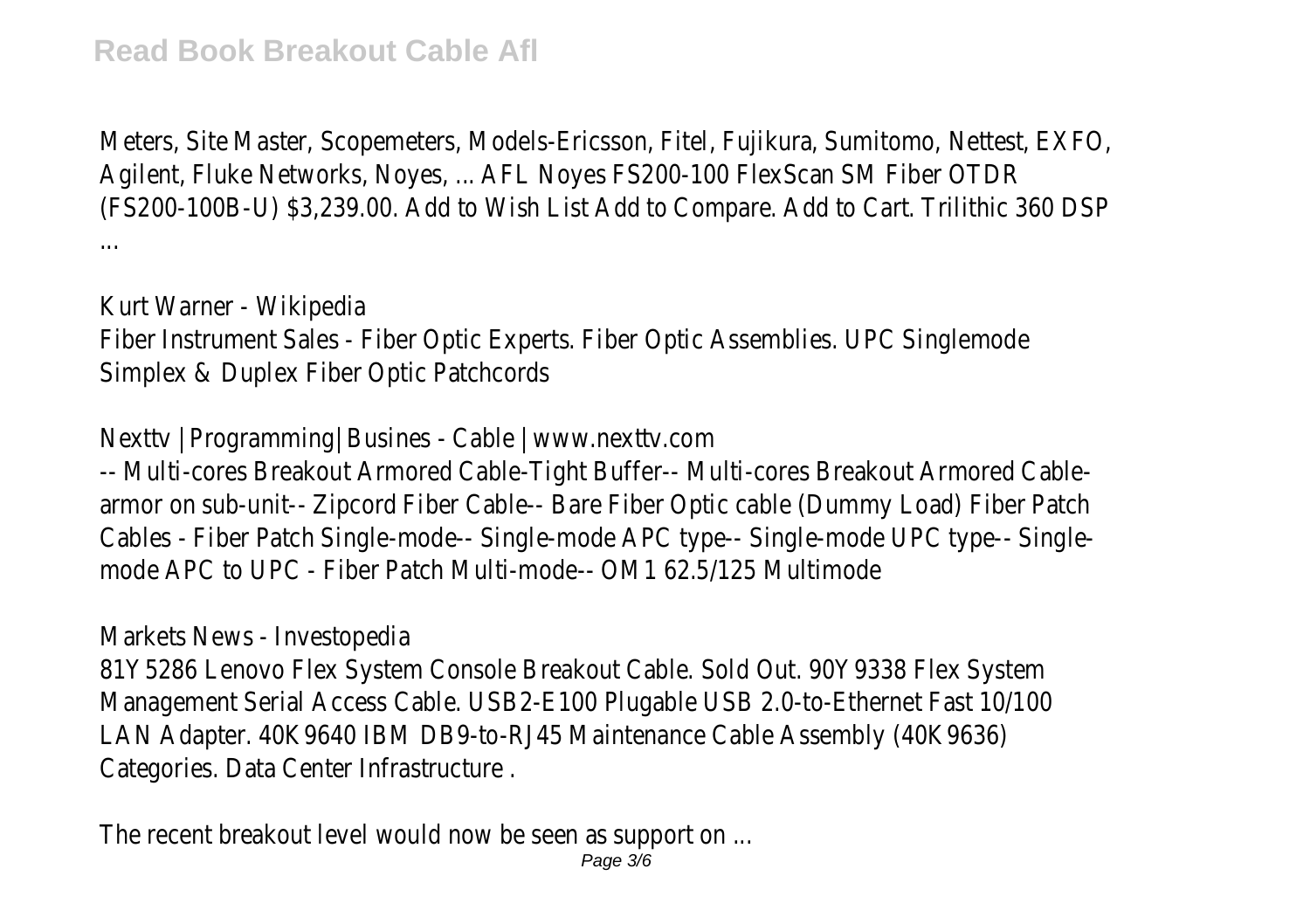Markets News Learn how global markets work, how they are intercompanies and sectors can influence their movements.

038-004-062 EMC Micro-DB9 male to DB9 Male Serial Cable ... The 6-foot-5 junior is having a breakout season after catching a two years. --Field Level Media USC WR Drake London carted off v

Jonathan Allen Leads Washington Defense Primed for Breakout BURNDY crimpers are designed to crimp lugs, splices and C-tap or Specialized Products offers BURNDY hydraulic crimpers and batter crimpers, plus hand and mechanical crimpers for smaller jobs.

BISMON | All of Comunication Products Terminated OTDR,Test ... Andrew Luke McLeod (born 4 August 1976) is a former professional who played for the Adelaide Football Club in the Australian Football games record holder for Adelaide, having played 340 games. McLe as the greatest player to have played for the Adelaide Football Club. premierships for the Adelaide ...

USC WR Drake London carted off with leg injury Friday 10 January 1964 - VICTORIA First Cricket telecast via coax March 1985 – MELBOURNE Premiere ABC National, The Cowra Bre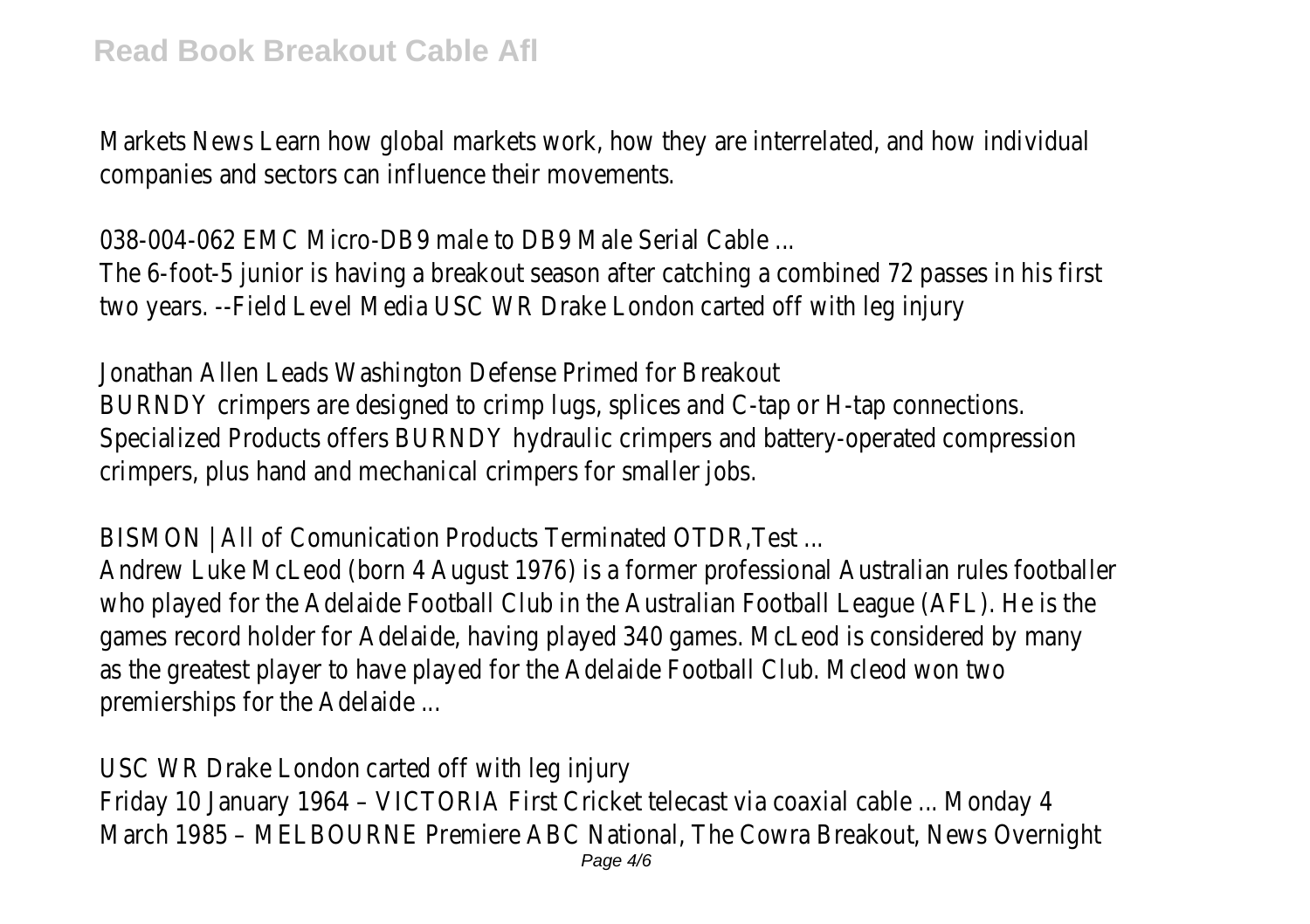Monday 29 April 1985 — MELBOURNE ... Saturday 6 October 1990 Grand Final

## Breakout Cable Afl

We manufacture, design and integrate fibre optic and copper communications. rich history in the fibre optic industry and an ever-growing global exceeds expectations, but raises them. Our mission is to connect world with innovative technologies, exceptional products and high

Fiber Optic Products Manufacturers And Distributors ...

Wire and Cable. With more than 65,000 products in stock, you have and cable product offering in the world. From the everyday cables cables, Anixter has what you need. We only carry wire and cable trust.

NFL Week 6 Odds 2021: Pro Football Betting Lines, Spreads ... Longoria's breakout role was that of Isabella Braña on the CBS so the Restless from 2001 to 2003. From 2004, she starred as Gal television series Desperate Housewives for 8 seasons ending in 2

Classic TV Guides – Television.AU The veteran had his first breakout effort of the season with a 12 Page 5/6